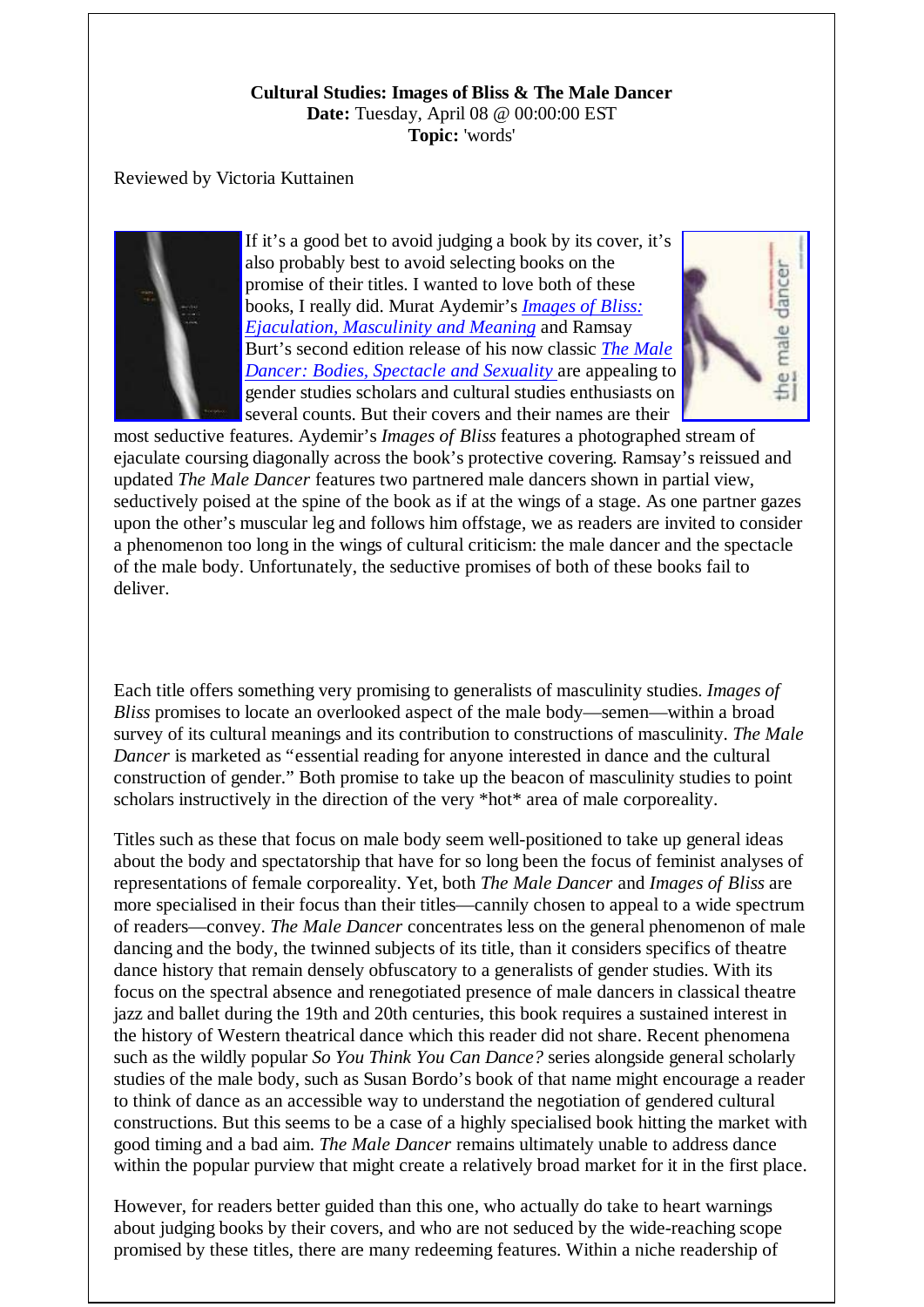scholars of dance studies, *The Male Dancer* makes a very considerable contribution to performance history in a gendered context. Ramsay begins the book with a striking anecdote about the low status of male dancers in the nineteenth century, and sets out to examine how this came to be. Contravening formalist and modernist accounts of dance that have overlooked gender and sexuality as relevant objects of study, Ramsay succinctly argues that dismissive attitudes about male dancers can be traced to general ideas about the male body circulating through culture more broadly. Readers more interested in the cultural construction of the male body and the role of spectatorship than in dance history will find themselves engaged enough in Ramsay's observations about cultural constructions of the male body to transpose these insights into other contexts. In close readings of the choreography of Nijinsky, Graham, Bausch and others, Ramsay relates their performances and the reception of them within the social, political, and artistic contexts in which they are produced. Readers interested in the book's broader insights into male corporeality might find themselves skimming these dense sections on choreographic "auteurs," but even in the chapters that focus on the classical canon of choreography, those without a dance background can still glean fascinating insights. The problem here is that the book straddles two book markets: dance history scholars and gender studies scholars. For the latter group, the social and political contexts are not elaborated enough.

Readership is a problem for *Images of Bliss,* too. For some reason, judging by this book's title, a reader might actually expect a fun romp through the cultural history of its subtitle: *Ejaculation, Masculinity, and Meaning*. Indeed, it seems one very disgruntled *Amazon.com* reviewer felt that way. Bitterly disappointed by the lack of fun-stuff he proclaims in his caveat to fellow Amazonian browsers: "Do not be seduced by the title of this book. It is the most boring and irrelevant piece of academic hoo ha I have ever seen."

The most fun aspect of this book is its very brief discussion of a Metallica album cover and a chapter that analyses the cum shot in pornography. Otherwise, it sticks very sternly to a corpus of dusty old men and their ideas about semen: Aristotle, Jacques Lacan, Roland Barthes, Georges Bataille, Jacques Derrida, and Marcel Proust. To some extent, this is a random survey of the "seminal" contemplations of great men and Aydemir takes his reader on a supposed pleasure-tour through history, psychoanalysis, art, literature, pornography, and philosophy. But Aydemir's pairing of Cuban American contemporary artist Andres Serrano's ejaculation art with Aristotle sums up the kind of random—let me say promiscuous —connections he makes:

Both are investigating, imagining, and questioning sperm in contrasting yet related ways. This…urges a close reading of the two in dialogue with each other: Aristotle as illustrated or enacted by Serrano; Serrano as provoking a re-reading of Aristotle. (4)

The logic of this comparison is never clear to the reader, though it seems so to the author. Certainly Serrano never explicitly cites Aristotle, and we might even suppose he has never even read Aristotle's intimate contemplations of spermatozoa. At one point, Aydemir observes that Aristotle's observations of sperm occur at the level of extreme close-up, "so close up to his object [that]... [h]e must be nearly rubbing his nose in it" (13). One can only presume this is true of the author as well, for his intense focus on the topic of sperm does not pull back far enough to place his object of study within a satisfyingly broad *or* focused logical context.

Aydemir's style of writing and research method seems to owe as much to the dense poststructuralism of the Amsterdam School for Cultural Analysis as it does to the approaches of Judith Butler. Indeed, much of this book seems indebted to Butler's *Bodies That Matter.* Fans of Butler's writing will perhaps have more stamina than this reader to persist with the book's opaque and rarified writing style. To this reader, the impenetrability of the text was a terrible tragedy for the subject matter. As Aydemir argues convincingly in his introduction, citing Luce Irigaray, a "reckoning with *sperm-fluid*" is long overdue (xvi), especially in consideration of how much attention the phallus and the female body in general have